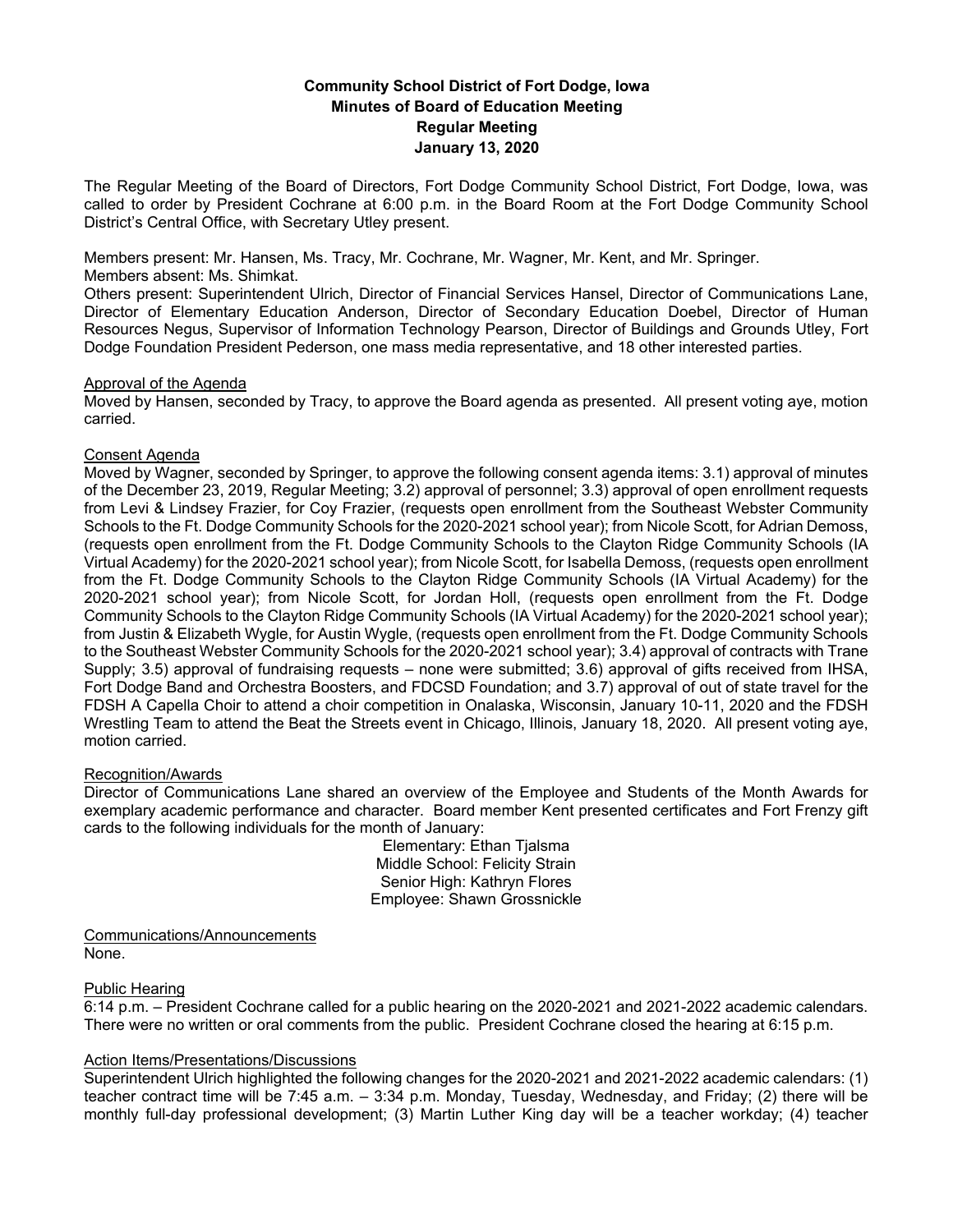contract time on Wednesday's will be 7:45 a.m. to 4:30 p.m. and (5) student hours will be as follows: elementary 8:00 a.m. to 3:10 p.m.; middle school 8:00 a.m. to 3:05 p.m.; and high school 8:00 a.m. to 3:00 p.m.

Moved by Hansen, seconded by Wagner, to approve the 2020-2021 and 2021-2022 academic calendars. All presenting voting aye, motion carried.

Moved by Kent, seconded by Springer, to present an Honorary Diploma to Thomas Filloon. All present voting aye, motion carried.

Moved by Wagner, seconded by Tracy, to accept the Central Office Fiber Connection Proposal from Frontier Communications in the amount of \$12,120.76. All present voting aye, motion carried.

Moved by Tracy, seconded by Wagner, to approve Resolution for Modified Supplemental Amount for Drop-Out Prevention Funding in the amount of \$1,265,048.00. On a roll call vote the following voting AYE: Cochrane, Kent, Hansen, Springer, Tracy, and Wagner. Voting NAY: None. ABSENT: Shimkat. Motion carried.

### RESOLUTION 2020-01

### RESOLUTION TO APPROVE THE REQUEST FOR MODIFIED SUPPLEMENTAL AMOUNT FOR DROP-OUT PREVENTION FUNDING

WHEREAS, the Fort Dodge Community School District is authorized to submit a request to the School Budget Review Committee for Modified Supplemental Amount and Supplemental Aid for the 2020-2021 Dropout Prevention Program in the amount of \$1,265,048.00, for expenditures necessary to implement the 2020-2021 at-risk and dropout prevention program plans as approved by the Fort Dodge Community School District school board.

Passed by the Board of Directors of the Fort Dodge Community School District this 13<sup>th</sup> day of January, 2020.

Stuart Cochrane, President, Board of Education Fort Dodge Community School District

ATTEST: Adriana Utley Secretary, Board of Education Fort Dodge Community School District

### **CERTIFICATE**

I, Adriana Utley, Secretary of the Board of the Fort Dodge Community School District, hereby certify that the foregoing is a true copy of a Resolution duly adopted by the School Board of the Fort Dodge Community School District at its meeting held on the 13th day of January, 2020, and the vote thereon as recorded in the records of the school district.

Dated this 13<sup>th</sup> day of January, 2020.

Adriana Utley Secretary, Board of Education Fort Dodge Community School District

Moved by Hansen, seconded by Springer, to approve the Transitional Kindergarten English Language Arts Curriculum in the amount of \$34,700.00. All present voting aye, motion carried.

Moved by Wagner, seconded by Kent, to approve the K-4 Grade Expeditionary Learning Curriculum in the amount of \$17,040.00. All present voting aye, motion carried.

Moved by Springer, seconded by Tracy, to approve the 5th Grade Language Arts Curriculum in the amount of \$16,000.00. All present voting aye, motion carried.

Moved by Wagner, seconded by Tracy, to approve the 6-8 Grade Expeditionary Learning Curriculum in the amount of \$25,000.00. All present voting aye, motion carried.

Moved by Tracy, seconded by Kent, to approve Resolution Ordering the Construction or Improvement Project, Tentatively Approving Plans, Specifications, and Form of Contract, and Cost Estimate and Fixing Date of Public Hearing, and Directing the Advertisement for Bids and Ordering Publication of Notice of Hearing and Advertisement of Bids for the Fort Dodge Central Office and Maintenance Facility Project. On a roll call vote the following voting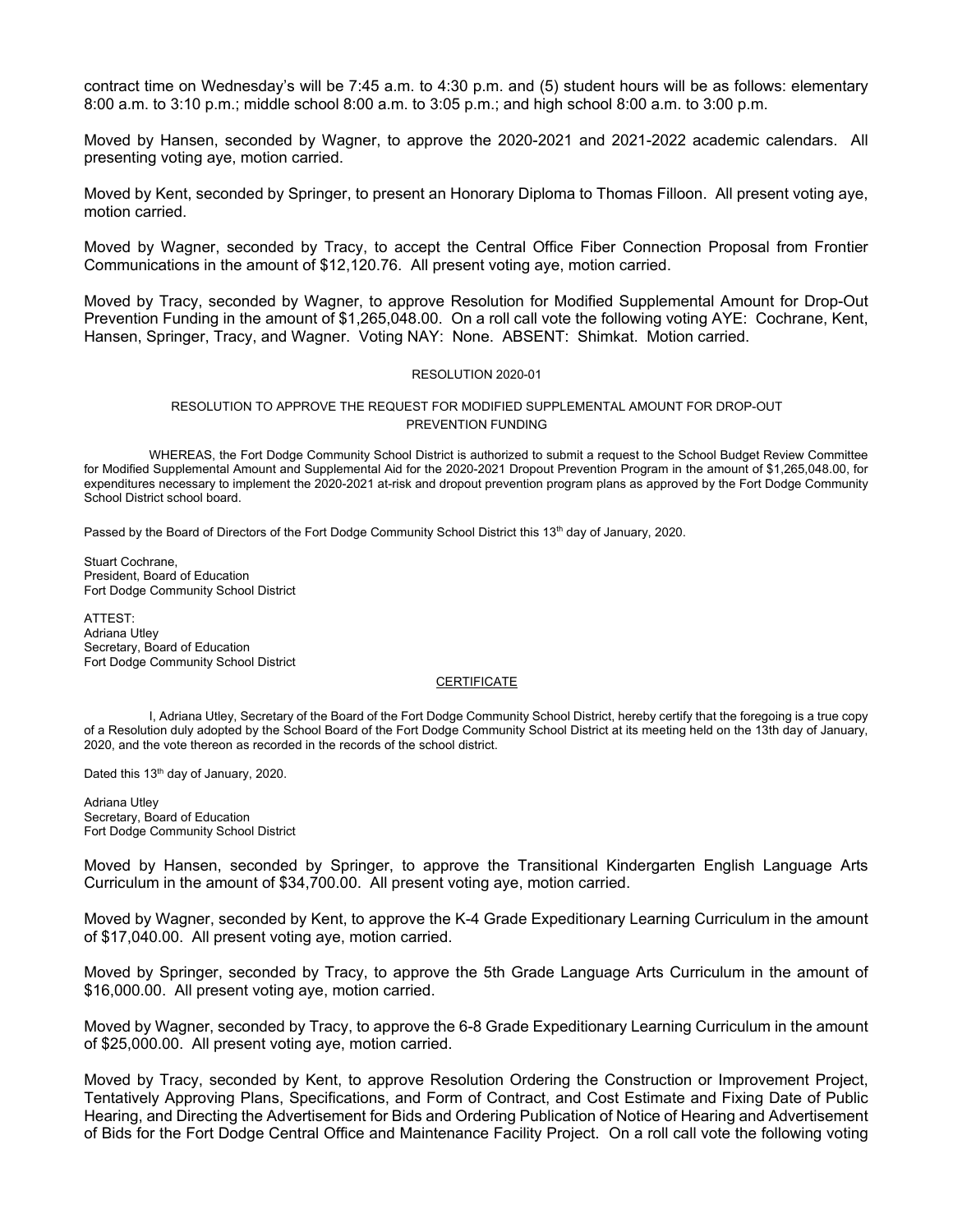AYE: Kent, Hansen, Springer, Tracy, Wagner, and Cochrane. Voting NAY: None. ABSENT: Shimkat. Motion carried.

#### Resolution 2020-02

BOARD RESOLUTION ORDERING THE CONSTRUCTION OF PUBLIC IMPROVEMENT PROJECT TENTATIVELY APPROVING PLANS, SPECIFICATIONS AND FORM OF CONTRACT, AND COST ESTIMATE AND FIXING DATE OF PUBLIC HEARING, AND DIRECTING THE ADVERTISEMENT FOR BIDS AND ORDERING PUBLICATION OF NOTICE OF HEARING AND ADVERTISEMENT OF BIDS.

WHEREAS, it is deemed advisable and necessary by the Board to conduct the Fort Dodge Central Office and Maintenance Facility Remodel Project bid package and, therefore, the Board has caused to be prepared and now has received a recommendation from the architect and administration for plans, specifications, and form of contract, together with an estimate of total cost, which will be on file in the office of the Secretary for public inspection at the time of publication of the notice for public hearing for the Fort Dodge Central Office and Maintenance Facility Remodel Project bid package and said plans, specifications, form of contract, and estimate of total cost are deemed suitable for the construction and installation of said public improvements; and

WHEREAS, before said plans, specifications, form of contract, and estimate of total cost may be adopted, and a contract for the Fort Dodge Central Office and Maintenance Facility Remodel Project can be awarded and entered into, it is necessary to hold a public hearing and advertise for bids:

NOW, THEREFORE, BE IT RESOLVED BY THE BOARD OF DIRECTORS OF THE FORT DODGE COMMUNITY SCHOOL DISTRICT, IN THE COUNTY OF WEBSTER, STATE OF IOWA:

Section 1. That it is hereby determined that it is necessary and advisable to conduct the Fort Dodge Central Office and Maintenance Facility Remodel Project bid package, in the manner set forth in the plans, specifications, form of contract, and estimate of total cost above referred to, in accordance with the provisions as set out in the published Notice of Hearing and Advertisement for Bids as follows:

#### [Attach Notice of Hearing and Advertisement for Bids to be Published in Newspaper]

Section 2. The Secretary is directed to publish the Notice of Hearing for the Fort Dodge Central Office and Maintenance Facility Remodel Project bid package anytime between January 21, 2020 and February 6, 2020 for a public hearing to be held on the 10<sup>th</sup> day of February, 2020, in the Board Room of the Fort Dodge Administration Building. Said Notice to be published in the *Fort Dodge Messenger*, a legal newspaper, printed wholly in the English language, published in the County in which the work is to be done at least once weekly, and is a newspaper of general circulation in the District. This publication shall be at least four (4) days but not more than twenty (20) days prior to the date set for the public hearing.

Section 3. The Secretary is also directed to publish an Advertisement for Bid for the Fort Dodge Central Office and Maintenance Facility Remodel Project bid package anytime between December 21, 2019 and January 22, 2020 with the bid submission date for the construction project bids set for the 4<sup>th</sup> day of February, 2020, before 2:00 p.m. C.S.T. All bids shall be received and opened in the District's Board Room at the Fort Dodge Administration Building, Fort Dodge, Iowa. Said Advertisement for Bids to be published in the *Fort Dodge Messenger,* a legal newspaper, printed wholly in the English language, published in the County in which the work is to be done at least once weekly, and is a newspaper of general circulation in the District. Said Advertisement for Bids to be electronically published on the Master Builders of Iowa and the Iowa League of Cities websites, printed wholly in the English language. These publications shall be at least thirteen (13) days but not more than forty-five (45) days prior to the date set for receiving bids.

PASSED AND APPROVED, this 13<sup>th</sup> day of January, 2020.

) SS

Stuart J. Cochrane President, Board of Education Fort Dodge Community School District

ATTEST: Adriana Utley Secretary, Board of Education Fort Dodge Community School District

### **CERTIFICATE**

| STATE OF IOWA |  |
|---------------|--|
|               |  |

COUNTY OF WEBSTER (1)

I, the undersigned Secretary of the Fort Dodge Community School District, Fort Dodge, Iowa, in the County of Webster, State of Iowa, do hereby certify that attached is a true and complete copy of the portion of the corporate records of the District showing proceedings of the Board, and the same is a true and complete copy of the action taken by the Board with respect to the matter at the meeting held on the date indicated in the attachment, which proceedings remain in full force and effect, and have not been amended or rescinded in any way; that meeting and all action thereat was duly and publicly held in accordance with a notice of meeting and tentative agenda, a copy of which was timely served on each member of the Board and posted on a bulletin board or other prominent place easily accessible to the public and clearly designated for that purpose at the principal office of the Superintendent (a copy of the face sheet of the agenda being attached hereto) pursuant to the local rules of the Board and the provisions of Chapter 21, Code of Iowa, upon reasonable advance notice to the public and media at least twenty-four hours prior to the commencement of the meeting as required by law and with members of the public present in attendance; I further certify that